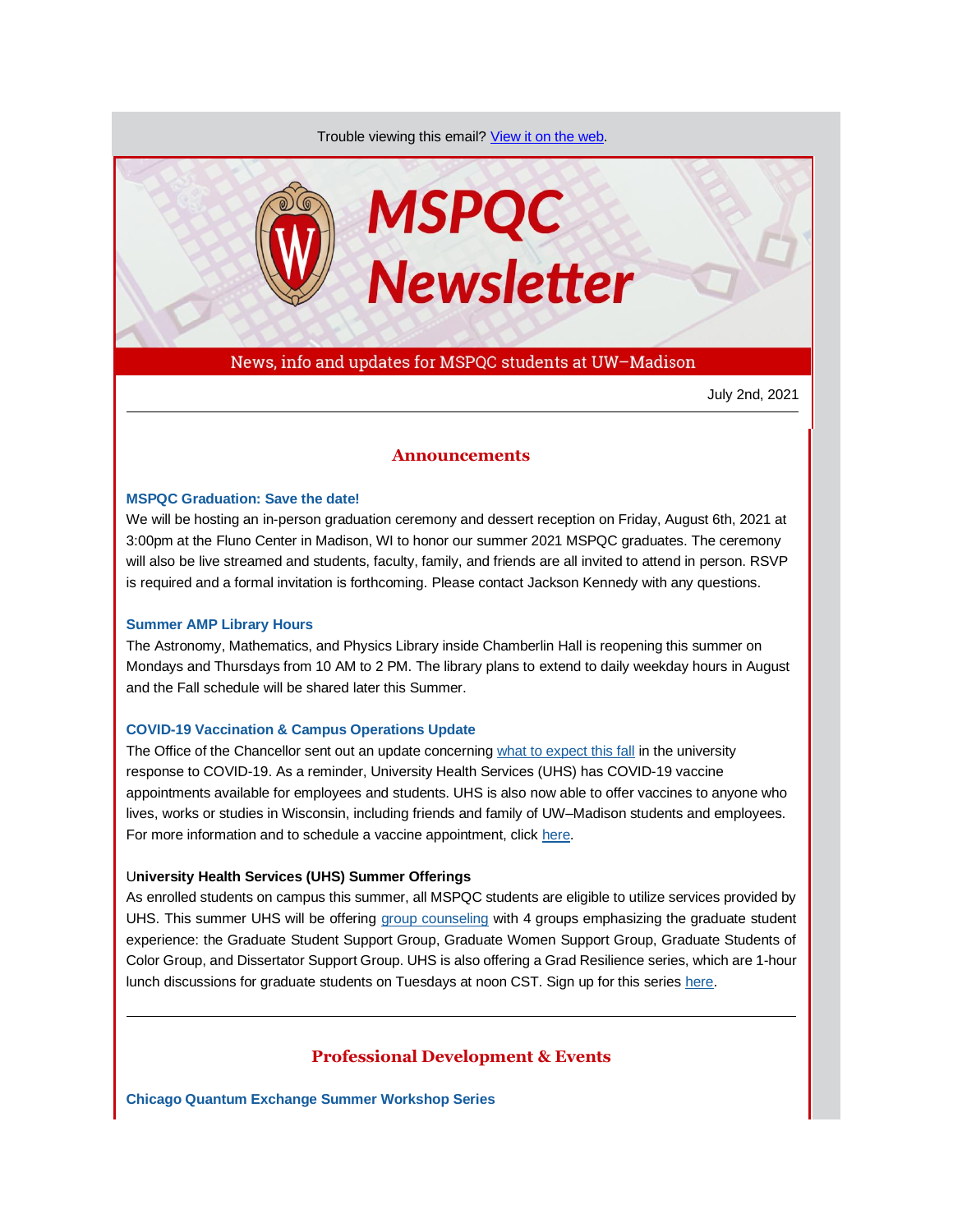# *Date: July 8, July 22, August 19; 12 – 1 PM CT*

The Chicago Quantum Exchange, NSF QLCI on Hybrid Quantum Architectures and Networks (HQAN), and Q-NEXT are pleased to invite our members and partners to our joint Summer Workshop Series: a virtual series on different perspectives on quantum technology commercialization and career pathways. The workshops will be held on Thursdays July 8, July 22, and August 19 at 12pm CST, with optional networking afterward. Please clic[k here t](https://app.explore.wisc.edu/e/er?s=1427524768&lid=19024&elqTrackId=A7B1ECE48BD7DDA7440ACCF9EC7845A5&elq=cc7ee8859e3d4b01a38f2ae54292ff10&elqaid=18086&elqat=1)o register.

#### **[Quantum Creators Prize Symposium](https://app.explore.wisc.edu/e/er?s=1427524768&lid=19293&elqTrackId=4037DD5F2D35C1A7A436AD943C37A6E9&elq=cc7ee8859e3d4b01a38f2ae54292ff10&elqaid=18086&elqat=1)**

## *Date: September 29th-30th, 2021*

The University of Chicago invites applications for its first annual "Quantum Creators Prize Symposium", which will recognize the achievements of early career researchers in the broad areas of Quantum Science and Engineering. Clic[k here t](https://app.explore.wisc.edu/e/er?s=1427524768&lid=19293&elqTrackId=C09A1C0D7176630AF9945939BB1E22E0&elq=cc7ee8859e3d4b01a38f2ae54292ff10&elqaid=18086&elqat=1)o learn more and to apply.

# **Employment Opportunities**

## **[MSPQC Career Toolkit](https://app.explore.wisc.edu/e/er?s=1427524768&lid=16119&elqTrackId=5A49858D7B279578BB1B0FB51CEEA074&elq=cc7ee8859e3d4b01a38f2ae54292ff10&elqaid=18086&elqat=1)**

MSPQC Program Coordinator Jackson Kennedy manages and updates the [MSPQC Career Toolkit.](https://app.explore.wisc.edu/e/er?s=1427524768&lid=16119&elqTrackId=09D2E0C03CA2395C49E22DEC7C8591D3&elq=cc7ee8859e3d4b01a38f2ae54292ff10&elqaid=18086&elqat=1) This is the central hub for professional development and job search opportunities for MSPQC students and is updated frequently. Contact [Jackson Kennedy](mailto:jckennedy3@wisc.edu) with questions, concerns, and suggestions.

## **[QED-C Student Database](https://app.explore.wisc.edu/e/er?s=1427524768&lid=16143&elqTrackId=3F91B3E99BC944A98E92AF38D30E52E3&elq=cc7ee8859e3d4b01a38f2ae54292ff10&elqaid=18086&elqat=1)**

[QED-C](https://app.explore.wisc.edu/e/er?s=1427524768&lid=16144&elqTrackId=A9AB285BA5BE3DC678F7230E21B22D08&elq=cc7ee8859e3d4b01a38f2ae54292ff10&elqaid=18086&elqat=1) Maintains a database of students obtaining degrees in quantum computing. This database is shared with employers, internship providers, and consortium partners. To add yourself to this database, complete the [Student Info Form](https://app.explore.wisc.edu/e/er?s=1427524768&lid=16143&elqTrackId=4394A173A56EFED3F138143AA6462B62&elq=cc7ee8859e3d4b01a38f2ae54292ff10&elqaid=18086&elqat=1) (password: Students@QED-C) and use Jackson Kennedy (jckennedy3@wisc.edu) as your advisor email.

### **IBM: Quantum – [Qiskit Partner Program Lead](https://app.explore.wisc.edu/e/er?s=1427524768&lid=19297&elqTrackId=8573273A3267DA6B3B12B486F11D42E9&elq=cc7ee8859e3d4b01a38f2ae54292ff10&elqaid=18086&elqat=1)**

IBM seeks applicants to build out & scale the Qiskit Partner Program, a collection of quantum hardware and software partners that extend and compliment the Qiskit ecosystem. This position will act as the primary point of contact throughout the partner lifecycle, define and drive strategic success plans with clear deliverables, and provide or enable technical support to Program members as needed. To apply, clic[k here.](https://app.explore.wisc.edu/e/er?s=1427524768&lid=19297&elqTrackId=78358838E7B5DFE16954212222A6D5C5&elq=cc7ee8859e3d4b01a38f2ae54292ff10&elqaid=18086&elqat=1)

## **[IBM: Quantum Computing Applications Researcher](https://app.explore.wisc.edu/e/er?s=1427524768&lid=17596&elqTrackId=C1E031904670A69F4FB4EEAFEBE2C64E&elq=cc7ee8859e3d4b01a38f2ae54292ff10&elqaid=18086&elqat=1)**

IBM seeks applicants to collaborate with IBM Researchers to drive fundamental knowledge of quantum computing applications and algorithms in industry domains such as finance, optimization, machine learning, and chemistry. This position will work closely with industry research partners in the IBM Q Network to identify problems that show promise for quantum advantage, engage in joint research to develop proof-of-concept implementations of quantum solutions, and develop software implementing these solutions. To apply, click [here.](https://app.explore.wisc.edu/e/er?s=1427524768&lid=17596&elqTrackId=C1E031904670A69F4FB4EEAFEBE2C64E&elq=cc7ee8859e3d4b01a38f2ae54292ff10&elqaid=18086&elqat=1)

## **[Physicists and Engineers in Sensors Division, Systems & Technology Research](https://app.explore.wisc.edu/e/er?s=1427524768&lid=16321&elqTrackId=EFA8A61BFF8304417BBD3010DAE9C78F&elq=cc7ee8859e3d4b01a38f2ae54292ff10&elqaid=18086&elqat=1)**

[Systems & Technology Research](https://app.explore.wisc.edu/e/er?s=1427524768&lid=16321&elqTrackId=EFA8A61BFF8304417BBD3010DAE9C78F&elq=cc7ee8859e3d4b01a38f2ae54292ff10&elqaid=18086&elqat=1) (STR), in particular the Sensors Division, is actively recruiting physicists and engineers. Interested students (undergrad or graduate) or postdocs in physics, engineering, applied math, or related fields who are considering industrial positions in research and development are encouraged to review the website and email [Nicholas Schade.](https://app.explore.wisc.edu/e/er?s=1427524768&lid=19296&elqTrackId=B10234D85CC67C7CE4B677299239C85E&elq=cc7ee8859e3d4b01a38f2ae54292ff10&elqaid=18086&elqat=1) US citizenship is required.